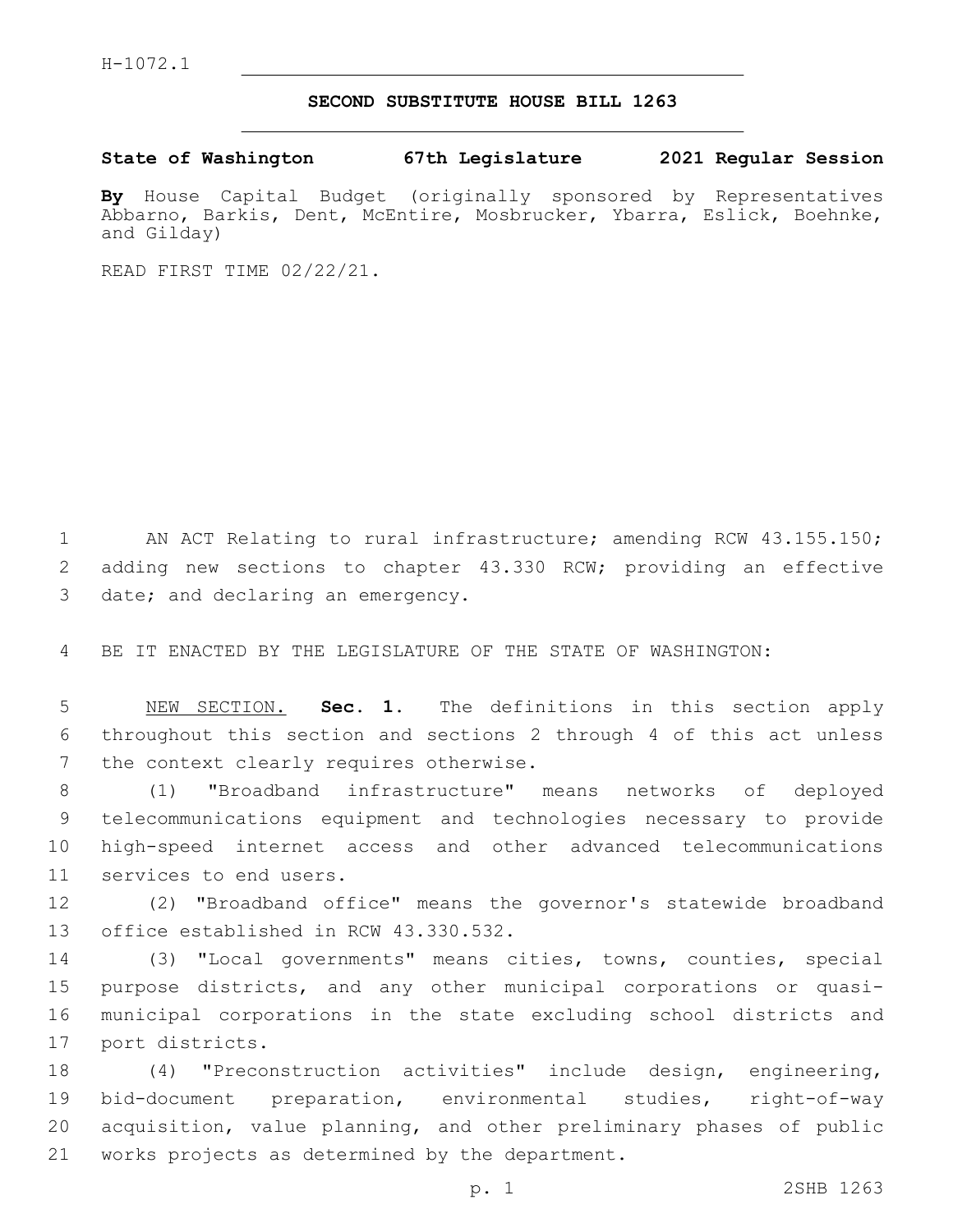(5) "Public facilities" means a project of an eligible applicant under section 3(2) of this act for the planning, acquisition, construction, repair, reconstruction, replacement, rehabilitation, or improvement of domestic and industrial water systems, storm and sanitary sewage systems, solid waste facilities, including recycling facilities, telecommunications and broadband infrastructure, electrical transmission facilities, natural gas facilities, and port 8 facilities.

(6) "Registered agent" has the meaning provided in RCW 23.95.105.

 (7) "Rural county" means a county with a population density of fewer than 100 persons per square mile or a county smaller than 225 square miles, as determined by the office of financial management 13 pursuant to RCW 43.62.035.

 NEW SECTION. **Sec. 2.** The rural infrastructure assistance account is created in the state treasury. All receipts from appropriations by the legislature, the proceeds of bond sales when 17 authorized by the legislature, or any other source must be deposited into the account. Moneys in the account may be spent only after appropriation. Expenditures from the account may be used only for grants to eligible applicants under the competitive grant program in section 3(2) of this act located in rural counties for public facilities, including costs incurred by the department to administer the grant program.

 NEW SECTION. **Sec. 3.** (1) The department shall establish a competitive grant program to award funding to eligible applicants located in rural counties for public facilities.

 (2) Eligible applicants for grants awarded under this section 28 include:

- 29 (a) Local governments;
- 30 (b) Federally recognized tribes;
- 31 (c) Port districts;
- 32 (d) School districts;

(e) Multiparty entities comprised of public entity members;

 (f) Limited liability corporations organized for the purpose of 35 expanding broadband access; and

(g) Incorporated businesses or partnerships.36

 (3)(a) The department shall develop administrative procedures governing the application and award process. The department shall act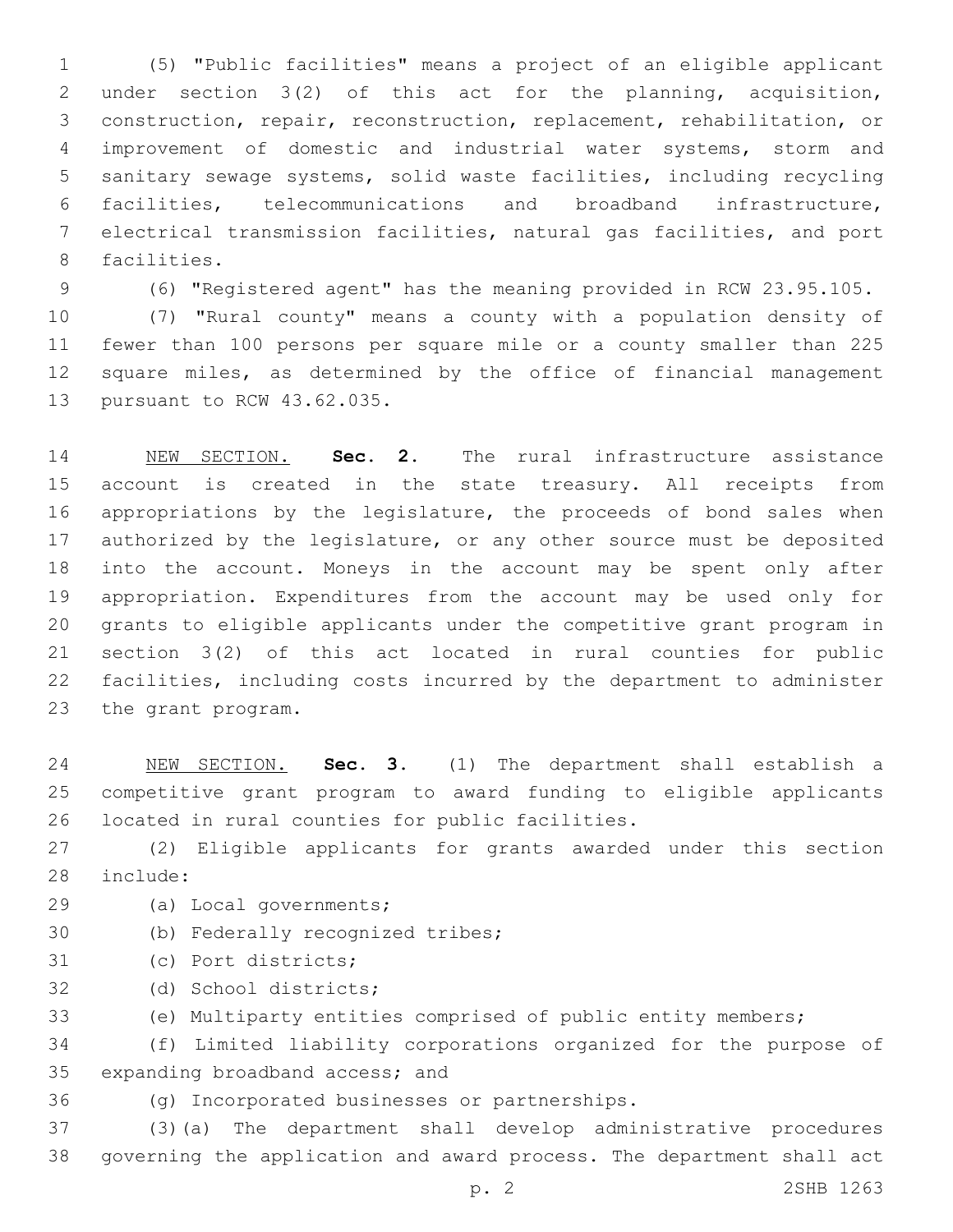as fiscal agent for the program and is responsible for receiving and reviewing applications and awarding funds under this section.

 (b) At least 60 days prior to the first day applications may be submitted each fiscal year, the department must publish on its website the specific criteria and any quantitative weighting scheme or scoring system that the department will use to evaluate or rank 7 applications and award funding.

 (c) The department may maintain separate accounting in the rural infrastructure account created in section 2 of this act as the department deems necessary to carry out the purposes of this section.

 (4) The department must develop a process to prioritize applications and funding of grants for public facilities submitted by eligible applicants located in rural counties. The department must consider, at a minimum and in any order, the following factors in 15 prioritizing projects:

 (a) Whether the project is critical in nature and would affect 17 the health and safety of many people;

(b) The extent to which the project leverages other funds;

 (c) The extent to which the project is ready to proceed to 20 construction;

 (d) Whether the project is located in a distressed area as 22 defined in RCW 43.168.020;

 (e) Whether the project promotes the sustainable use of resources 24 and environmental quality, as applicable;

(f) Whether the project consolidates or regionalizes systems;

 (g) Whether the project encourages economic development through mixed-use and mixed-income development consistent with chapter 36.70A 28 RCW;

 (h) Whether the facility is being well managed in the present and 30 for long-term sustainability;

 (i) Achieving equitable distribution of funds by geography and 32 population;

 (j) The extent to which the project meets the following state 34 policy objectives:

35 (i) Efficient use of state resources;

(ii) Preservation and enhancement of health and safety;

(iii) Abatement of pollution and protection of the environment;

 (iv) Creation of new, family-wage jobs, and avoidance of shifting existing jobs from one Washington state community to another;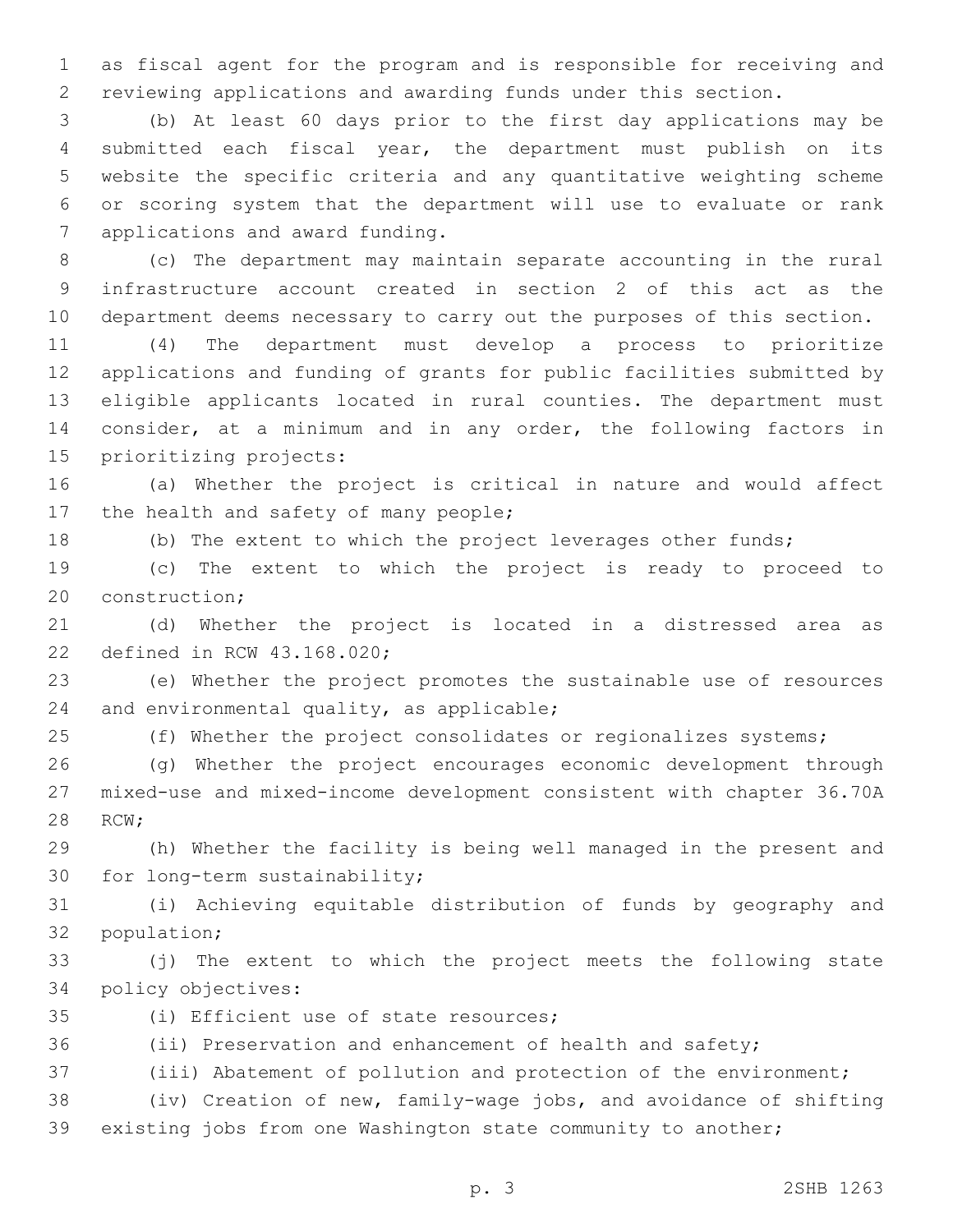(v) Fostering economic development consistent with chapter 36.70A 2 RCW;

 (vi) Efficiency in delivery of goods and services and 4 transportation; and

(vii) Reduction of the overall cost of public infrastructure;

 (k) Whether the applicant sought or is seeking funding for the 7 project from other sources;

 (l) Whether the completion of the project will directly or indirectly achieve net negative greenhouse gas emissions; and

 (m) Whether the project will increase the opportunity for individuals to work from home thereby reducing commute times to work and indirectly achieve net negative greenhouse gas emissions.

 (5) During the application review process, the department may consult with local governments, port districts, school districts, associate development organizations, and economic development councils within the applicant's jurisdiction. The department must consult with the broadband office during the review of any applications that request funding for broadband infrastructure.

 (6)(a) No funds awarded under this section may fund more than 75 percent of the total cost of the project, except the department may fund up to 90 percent of the total cost of the project located in a 22 distressed area as defined in RCW 43.168.020.

 (b) The maximum amount of total funding that the department may provide for any jurisdiction is \$10,000,000 per biennium.

 (c) The maximum amount of funding that the department may provide for preconstruction activities to any jurisdiction is \$1,000,000 per 27 biennium, except there is no maximum amount for:

 (i) Preconstruction activities located in a distressed area as 29 defined in RCW 43.168.020; or

 (ii) Preconstruction activities necessary to determine whether the completion of the project will directly or indirectly achieve net 32 negative greenhouse gas emissions.

 (7) The department may not sign contracts or otherwise financially obligate funds from the rural infrastructure assistance account before the legislature has appropriated funds to the department for the purpose of funding public facilities under 37 sections 1 through 4 of this act.

 (8) To ensure a grant under this section primarily serves the public interest and benefits the public, contracts for grants authorized under this section must include provisions that the asset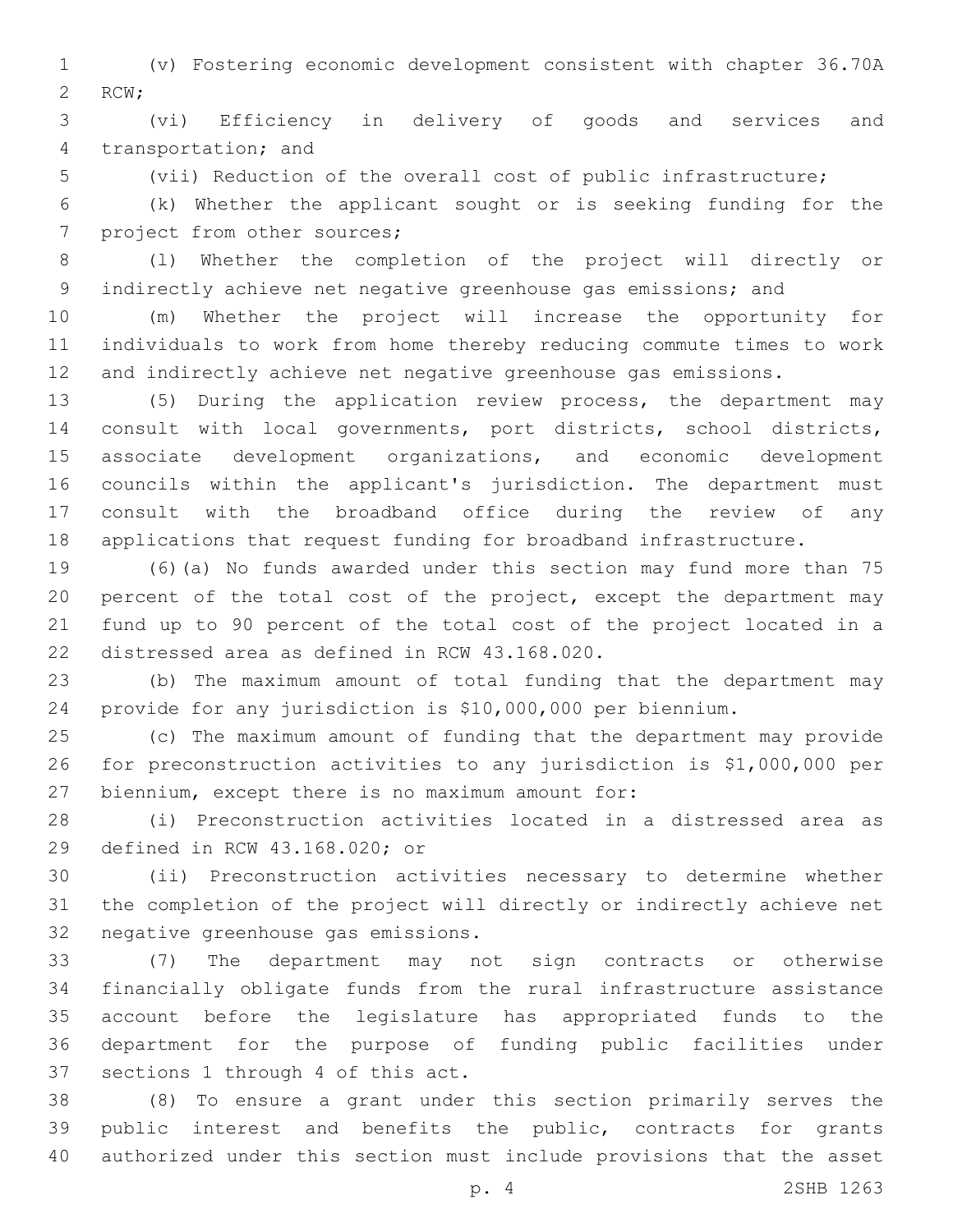or infrastructure to be developed will be maintained for public use for a period of at least 15 years. If the grantee is found to be out of compliance with provisions of the contract, the grantee shall repay to the state general fund the principal amount of the grant plus interest calculated at the rate of interest on state of Washington general obligation bonds issued most closely to the date 7 of authorization of the grant.

 (9) For applications requesting funding for broadband infrastructure, the department must implement the following:

 (a)(i) The department must require the applicant to provide documentation that no later than 60 days before submission of the application, the applicant contacted, in writing, all entities providing broadband service near the proposed project area to ask each broadband service provider's plan to upgrade broadband service in the project area to speeds that meet or exceed the state's definition for broadband service as defined in RCW 43.330.530, within the time frame specified in the proposed grant activities; and if applicable, the broadband service providers' written responses to the 19 inquiry.

 (ii) For any broadband service provider registered under chapter 21 23.95 RCW, the applicant must provide the written contact required by the department under this subsection (9)(a) to the provider's 23 registered agent.

 (b)(i) Within 30 days of the close of the grant application process, the department shall publish on its website the proposed geographic broadband service area and the proposed broadband speeds 27 for each application submitted.

 (ii) Any existing broadband service provider near the proposed project area may, within 30 days of publication of the information under this subsection (9)(b), submit in writing to the department an objection to an application. Objections submitted to the department must be certified by affidavit and must contain information 33 demonstrating that:

 (A) The project would result in overbuild, meaning that the objecting provider currently provides, or has begun construction to provide, broadband service to end users in the proposed project area at speeds equal to or greater than the state speed goals contained in 38 RCW 43.330.536; or

 (B) The objecting provider commits to complete construction of broadband infrastructure and provide broadband service to end users

p. 5 2SHB 1263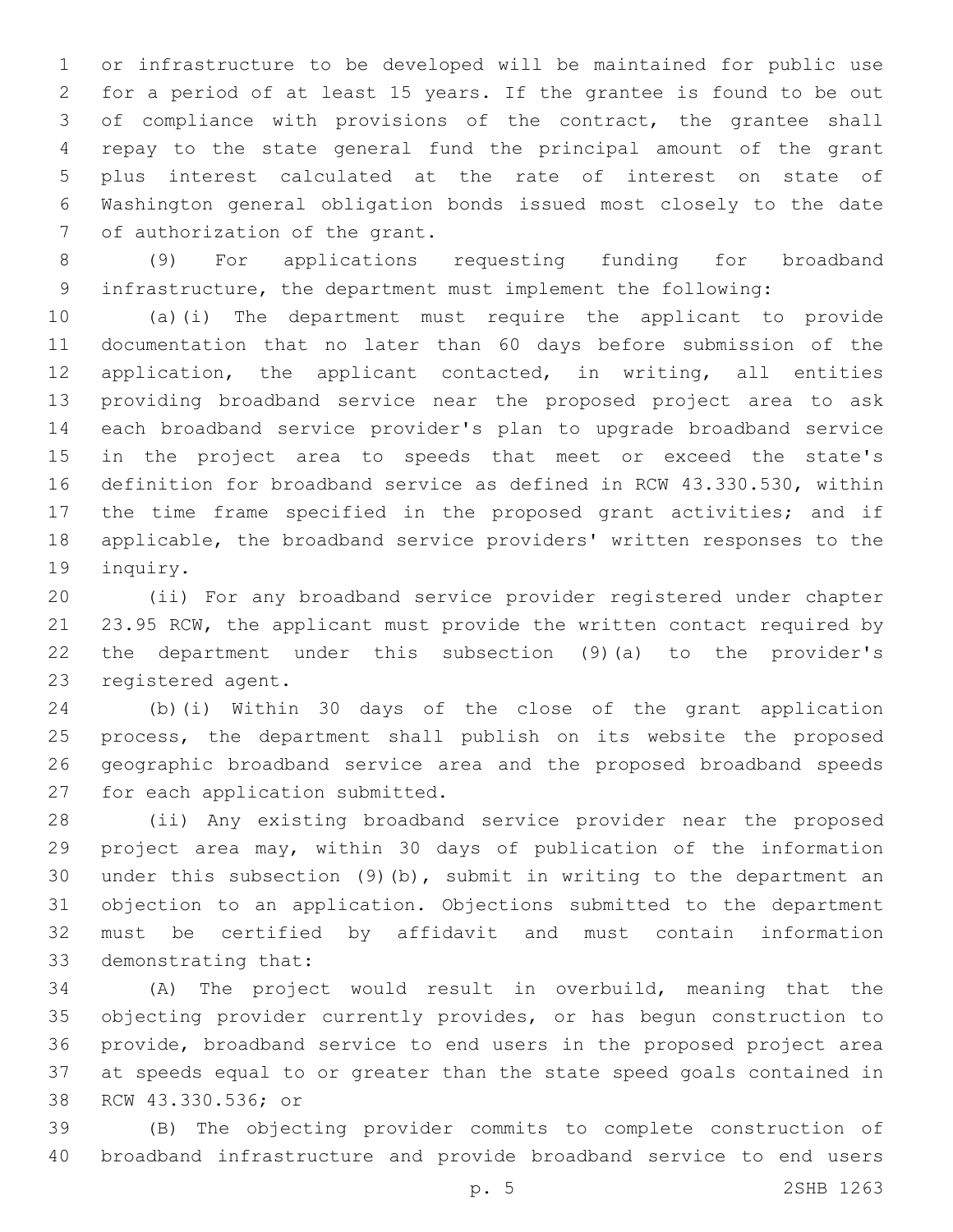in the proposed project area at speeds equal to or greater than the state speed goals contained in RCW 43.330.536, no later than 24 months after the date awards are made under this section for the grant cycle under which the application was submitted.

 (c) The department must evaluate the information submitted by the objecting provider and must consider it in making a determination on the application objected to. The department may request clarification or additional information. The department may choose to not fund a project if the department determines that the objecting provider's commitment to provide broadband service in the proposed project area is credible. In assessing the commitment, the department may consider whether the objecting provider has or will provide a bond, letter of credit, or other indicia of financial commitment guaranteeing the 14 project's completion.

 (d) If the department denies funding to an applicant as a result of a broadband service provider's objection made under this section, and the broadband service provider does not fulfill its commitment to provide broadband service in the project area, then for the following two grant cycles, the department is prohibited from denying funding to an applicant on the basis of a challenge by the same broadband service provider, unless the department determines that the broadband service provider's failure to fulfill the provider's commitment was the result of factors beyond the broadband service provider's control. The department is not prohibited from denying funding to an applicant for reasons other than an objection by the same broadband 26 service provider.

 (e) An applicant or broadband service provider that objected to the application may request a debriefing conference regarding the department's decision on the application. Requests for debriefing must be coordinated by the broadband office and must be submitted in writing in accordance with procedures specified by the broadband 32 office.

 (f) Confidential business and financial information submitted by an objecting provider under this subsection (9) is exempt from 35 disclosure under chapter 42.56 RCW.

 (g) The department, in collaboration with the broadband office, may adopt rules for a voluntary nonbinding mediation between incumbent providers and applicants to the grant program created in 39 this section.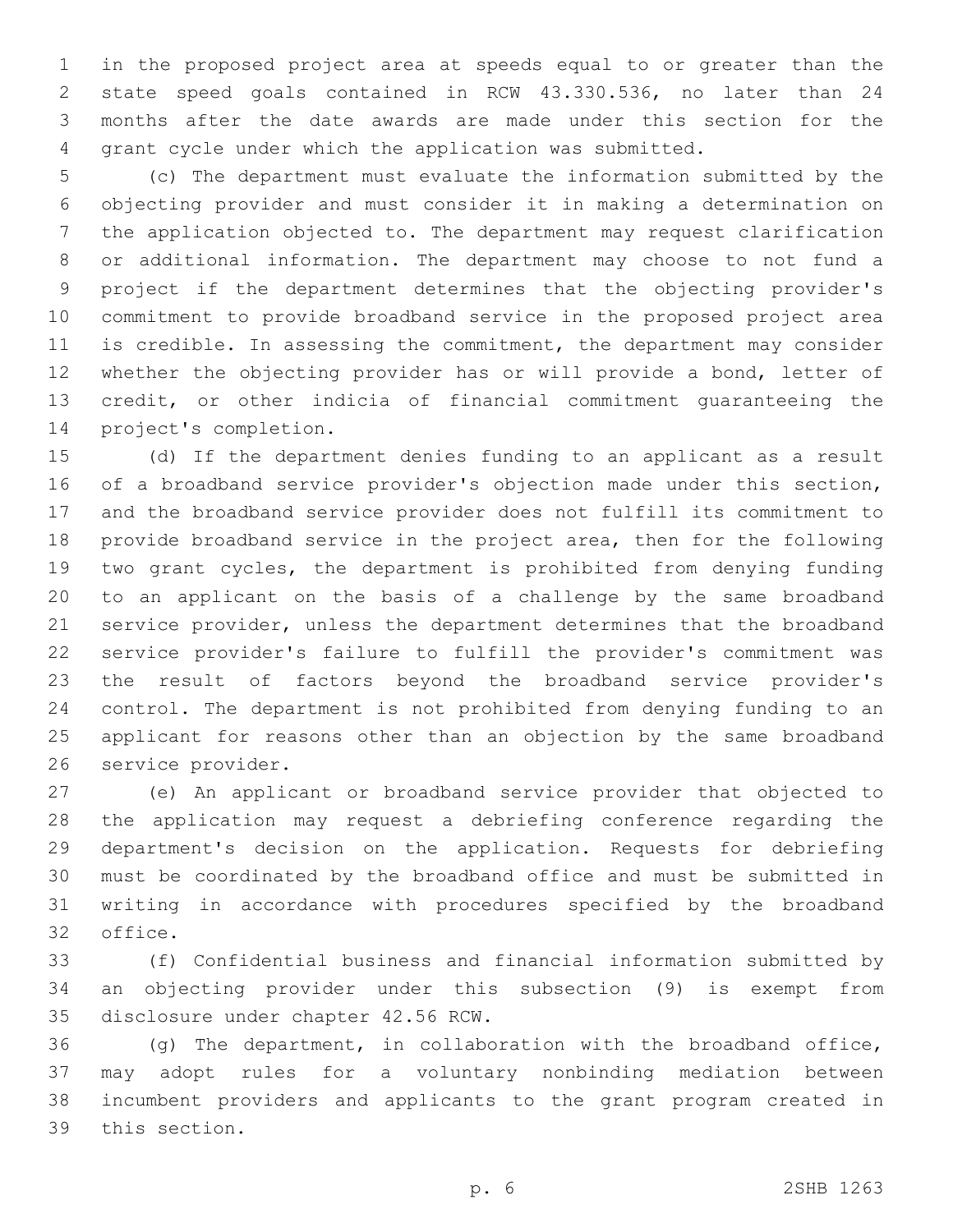(h) Prior to awarding funds under this section, the department must consult with the Washington utilities and transportation commission. The commission must provide to the department an assessment of the technical feasibility of a proposed application. The department must consider the commission's assessment as part of its evaluation of a proposed application.6

 NEW SECTION. **Sec. 4.** (1) By November 1, 2022, and each year thereafter, the department must develop and submit a report regarding the rural infrastructure grant program to the office of financial management and appropriate fiscal committees of the senate and house of representatives. The report must include:

 (a) The total number of applications and amount of funding 13 requested for public facilities;

 (b) A list and description of projects approved in the preceding fiscal year with project scores against the department's 16 prioritization criteria;

 (c) The total amount of grant disbursements made in the preceding 18 fiscal year;

 (d) The total amount of funds obligated and timing of when the funds were obligated in the preceding fiscal year; and

 (e) For projects funded in the prior biennium, the outcomes achieved by the approved projects, including the reduction to net negative greenhouse gas emissions, where applicable.

 (2) The department may gather data from the eligible applicants awarded the grant funding in order to develop the report.

 **Sec. 5.** RCW 43.155.150 and 2017 3rd sp.s. c 10 s 11 are each 27 amended to read as follows:

 (1) An interagency, multijurisdictional system improvement team 29 must identify, implement, and report on system improvements that 30 achieve the designated outcomes, including:

 (a) Projects that maximize value, minimize overall costs and disturbance to the community, and ensure long-term durability and 33 resilience;

 (b) Projects that are designed to meet the unique needs of each community, rather than the needs of particular funding programs;

 (c) Project designs that maximize long-term value by fully considering and responding to anticipated long-term environmental, 38 technological, economic and population changes;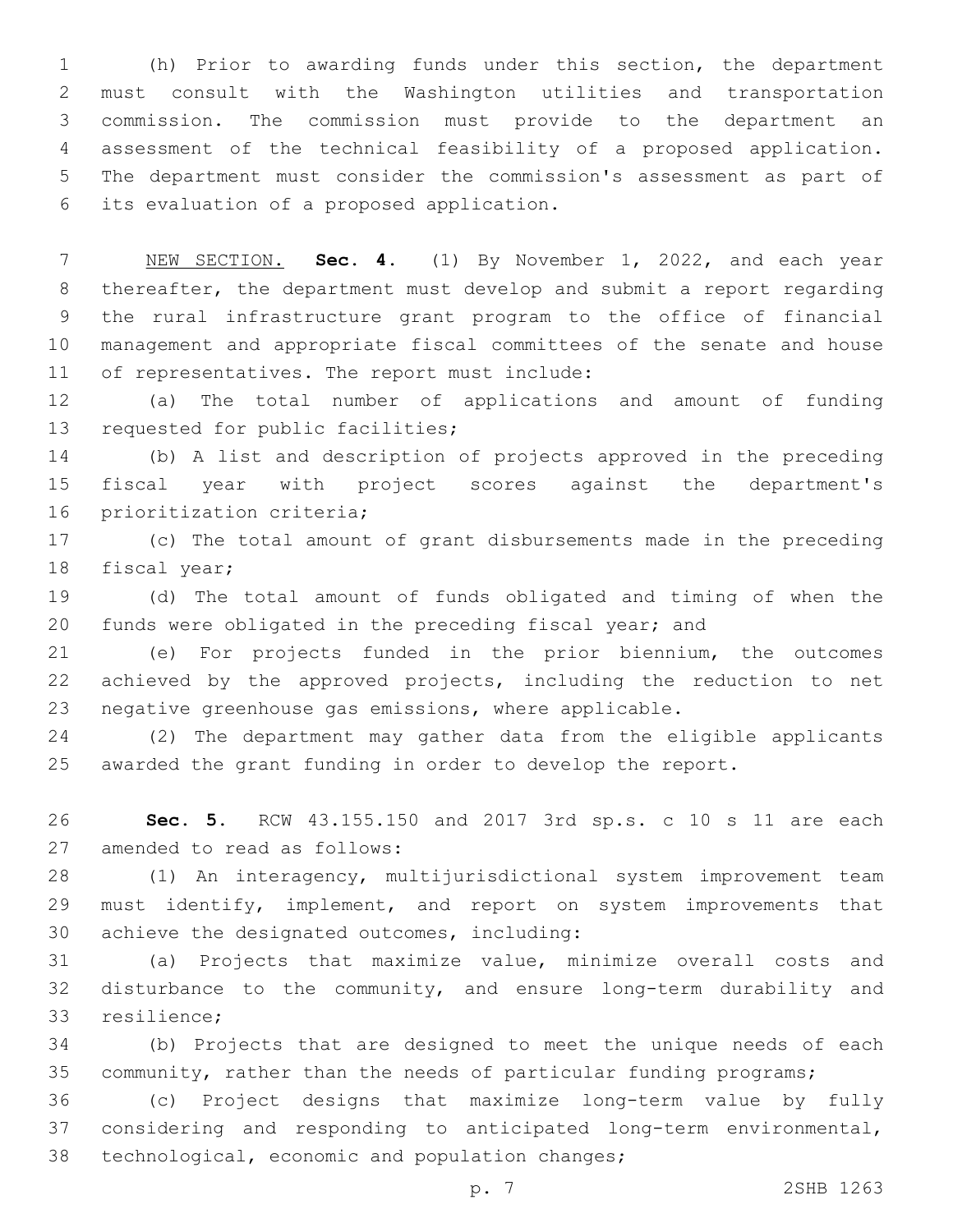(d) The flexibility to innovate, including utilizing natural systems, addressing multiple regulatory drivers, and forming regional 3 partnerships;

 (e) The ability to plan and collaborate across programs and jurisdictions so that different investments are packaged to be complementary, timely, and responsive to economic and community 7 opportunities;

 (f) The needed capacity for communities, appropriate to their unique financial, planning, and management capacities, so they can design, finance, and build projects that best meet their long-term 11 needs and minimize costs;

 (g) Optimal use and leveraging of federal and private 13 infrastructure dollars; and

 (h) Mechanisms to ensure periodic, system-wide review and ongoing 15 achievement of the designated outcomes.

 (2) The system improvement team must consist of representatives of state infrastructure programs that provide funding for drinking 18 water, wastewater, ((and)) stormwater, and broadband programs, including but not limited to representatives from the public works board, department of ecology, department of health, and the department of commerce. The system improvement team may invite 22 representatives of other infrastructure programs, such as 23 transportation  $((and))_L$  energy, and broadband, as needed in order to achieve efficiency, minimize costs, and maximize value across infrastructure programs. The system improvement team shall also 26 consist of representatives of users of those programs, representatives of infrastructure project builders, and other parties the system improvement team determines would contribute to achieving the desired outcomes, including but not limited to representatives from a state association of cities, a state association of counties, a state association of public utility districts, a state association of water and sewer districts, a state association of general contractors, and a state organization representing building trades. The public works board, a representative from the department of ecology, department of health, and department of commerce shall facilitate the work of the system improvement team.

 (3) The system improvement team must focus on achieving the designated outcomes within existing program structures and authorities. The system improvement team shall use lean practices to 40 achieve the designated outcomes.